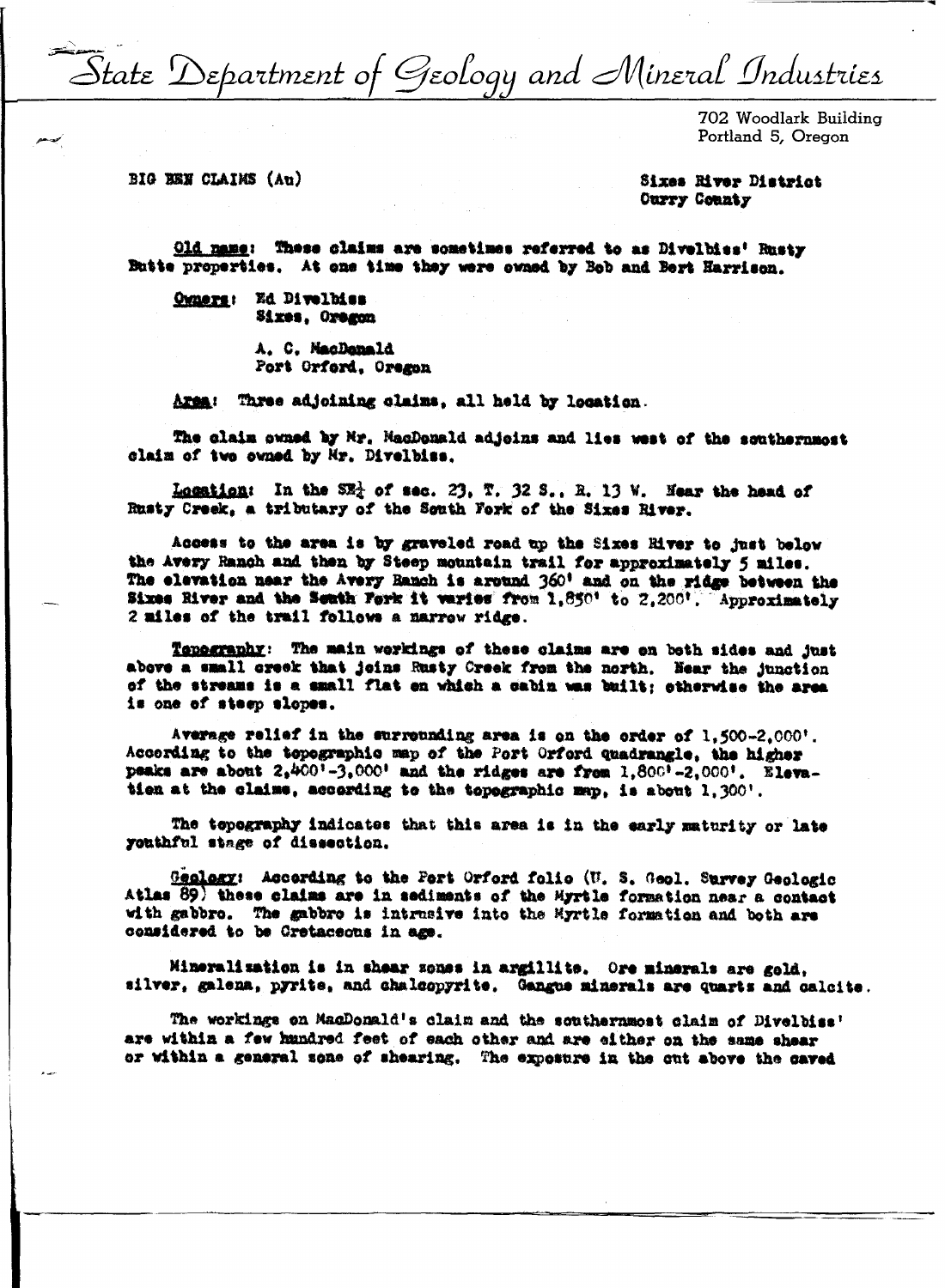tunnel on MacDonald's property shows a sone of shearing about 12' wide. The fectwall at this point strikes N. 60° E. and dips 65° E.W.

The drift on Divelbias' claim which is approximately 50' lower and 100'-150' northwest of the exposure on MacDonald's claim trends N. 75<sup>0</sup> E. into the hill. Across the creek to the west of these exposures is another drift that has well defined walls about  $3!-4!$  apart. The strike of the shear sone here is S. 750 W. and the dip is vertical.

White massive calcite with sulphides is found in 2"-8" veins in the shear sone on MacDonald's property. Calcite is also prominent in the 40', S. 750 W. drift on Divelbiss' claim. Small quartz veins and quartz intergrown with calcite are also common in both of these exposures.

Development: There is a drift whose portal is caved near the center of the west end line on MacDonald's property. It was reported that this drift trends N. 45° E. and is approximately 125' long. Above the caved portal is a out 15'-20' wide and the same high.

Divelbiss has a drift on his property a short distance below and to the northwest of the above drift. This drift is 80' long and trends N. 75° E. At the end of the drift is a 28' crossent to the left. Across the creek to the west and a short distance below this drift is a small cut in sheared argillite that is 6' wide, 6' high and 4' deep. About  $30'$  above and  $100'$  to the west of this small out is a 40' drift that trends S. 750 W. The first 10'-20' of this drift has been steped to the surface and at the pertal there is a 15'-20' trench several feet deep that follows the mineralized zone down the hill. It was reperted that a few thousand dollars in gold had been taken from this trench-drift.

Just below all these workings and in the small creek that runs through Divelbiss' property is a shed that has a small Gibson elliptical roll mill. The capacity of this mill is reported to be around 1200  $\#s$  in 8 hours.

Samples: At the time of the inspection seven samples were taken. Samples 1 through 3 are from MacDonald's property and Samples 4 through 7 are from Divelbiss' property. Below are the results of the assays.

| Sample f             | Description                                                                                                                                                                                                 | Results                                                                                          |
|----------------------|-------------------------------------------------------------------------------------------------------------------------------------------------------------------------------------------------------------|--------------------------------------------------------------------------------------------------|
| $\frac{1}{(P-9890)}$ | From a $6$ " calcite vein on the right wall in the<br>cut over the caved portal. Sample length $-1$ '.                                                                                                      | $\frac{\Delta u}{\Delta g} = 2.30 \text{ oz.}$<br>$\frac{\Delta u}{\Delta g} = 0.30 \text{ oz.}$ |
| $\frac{2}{(P-9891)}$ | On the right side of the shear zone exposed over<br>the caved portal. Sample in trecciated argillite<br>cemented with quartz and calcite. Sulphides,<br>dominantly pyrite, prominent. Sample length $-3!$ . | $\frac{\Delta n}{\Delta g} = \frac{0.32}{2 \text{ rad}}$                                         |
| $3$<br>(F-9892)      | Continuation of Sample $\#2$ across the shear zone.<br>Sample in sheared argillite containing pyrite and<br>occasional quartz and calcite veinlets. Sample<br>length $-5$ .                                 | $\frac{\text{Au}}{\text{Ag}} = \frac{0.08}{\text{Trace}}$                                        |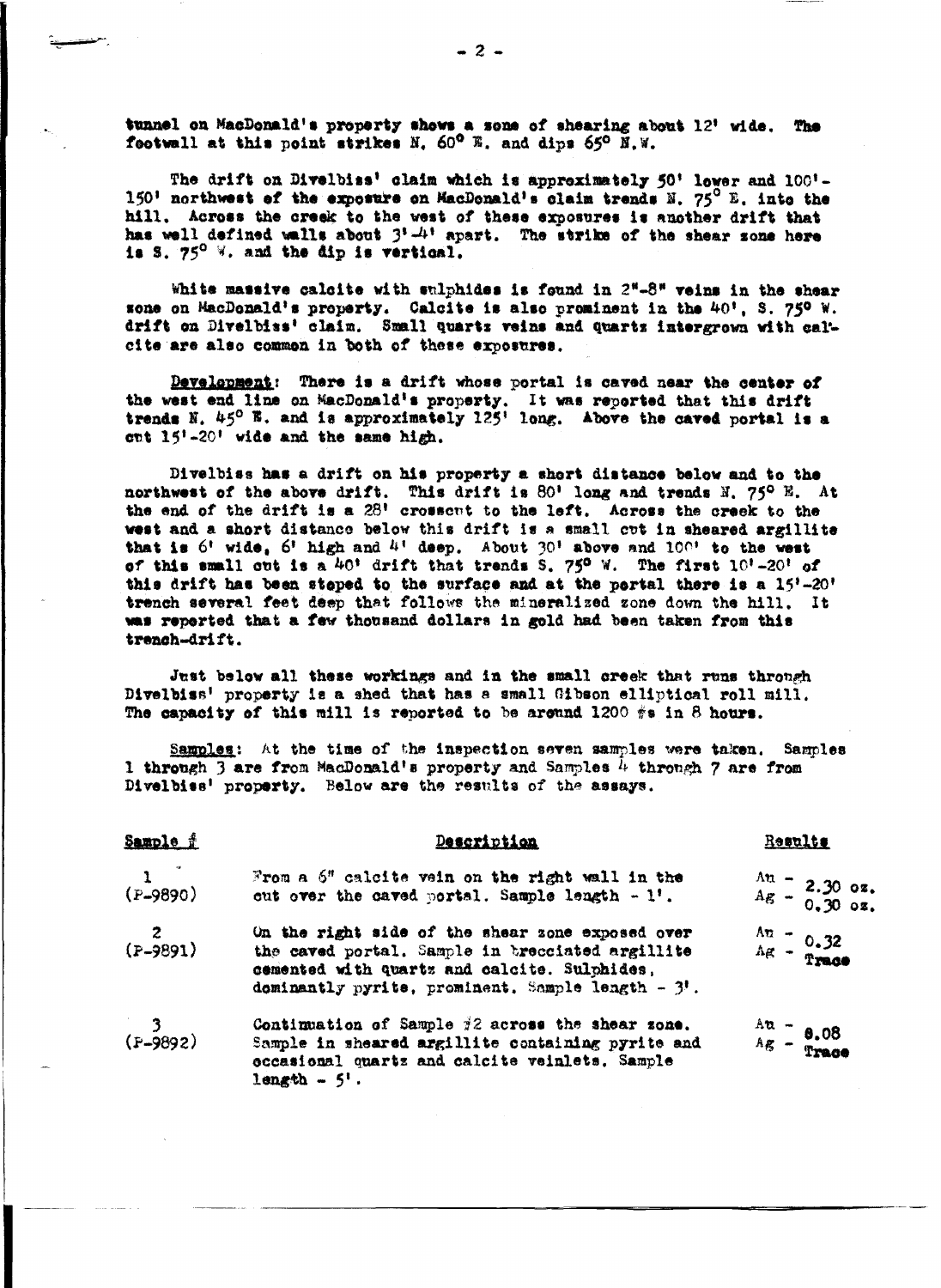| Sample #        | Description                                                                                                                                                                                     | Results                                                                |
|-----------------|-------------------------------------------------------------------------------------------------------------------------------------------------------------------------------------------------|------------------------------------------------------------------------|
| $4$<br>(P-9893) | Across the right wall of the 28' crosscut at the end<br>of the 80' drift. Sample in sheared, badly fractured<br>argillite. Sample length - 30'.                                                 | $\frac{Au}{4g} = \frac{H11}{H11}$                                      |
| $($ P-9894)     | From the face of the small cut on the west side of<br>the creek. Sample in sheared argillite; included in<br>the sample was a $\frac{1}{2}$ <sup>n</sup> seam of pyrite. Sample length -<br>41. | $\frac{\Delta u}{\Delta g}$ = Trace                                    |
| $6$<br>(P-9895) | From the bottom and on the right side of the small<br>open cut. Chip mample from 8" wide streak containing<br>abundant pyrite. Seam cuts across epen cut S. 75° W.<br>Sample length $-1$ '.     | ${\rm A}$ u = 0.10 oz.<br>${\rm A}$ g = ${\rm Trace}$                  |
| $(2 - 9896)$    | From face of 40 <sup>t</sup> drift above and to the west of open<br>cut. Sample in sheared argillite cemented by quarts<br>and calcite. Sulphides prominent. Sample length $-41$ .              | $\frac{\text{Au}}{\text{Ag}} = \frac{0.14 \text{ oz}}{\text{Trace}}$ . |
|                 |                                                                                                                                                                                                 |                                                                        |

Report by: H. M. Dole Date of visit: May 20, 1950<br>Date of report: June 1, 1950<br>Visited by: F. W. Libbey, H. D. Wolfe, H. M. Dole Informant: J. Arlie McLeod References: U.S. Geol. Survey Geologic Atlas 89, Port Orford folio, by J. S. Diller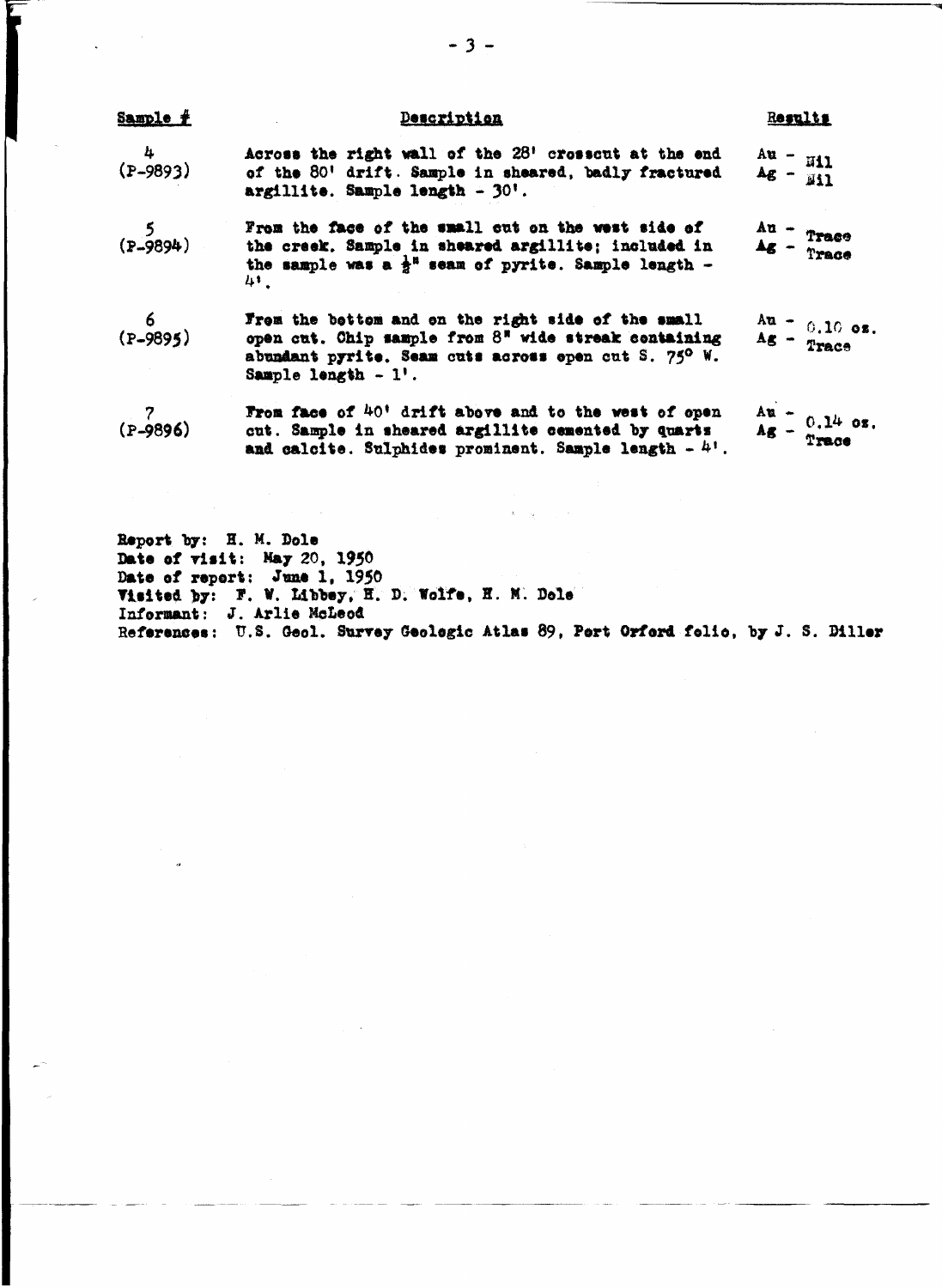State Department of Geology and Mineral Industries

702 Woodlark Building Portland 5, Oregon

Supplementary Report on the Big Ben Claims, Sixes River District, Curry County

## Note:

Mr. Ed Divelbiss has informed the Department (Oct. 1950) that the mine report of June 1, 1950 on the Big Ben claims does not cover all the major development work that has been done. It appears that the guide who took the Department investigators in was not familiar with the whole property. As a result only part of the workings were found. Because of this, it is thought that the June 1, 1950 report should be considered as an incomplete report on the property.

H. M. Dole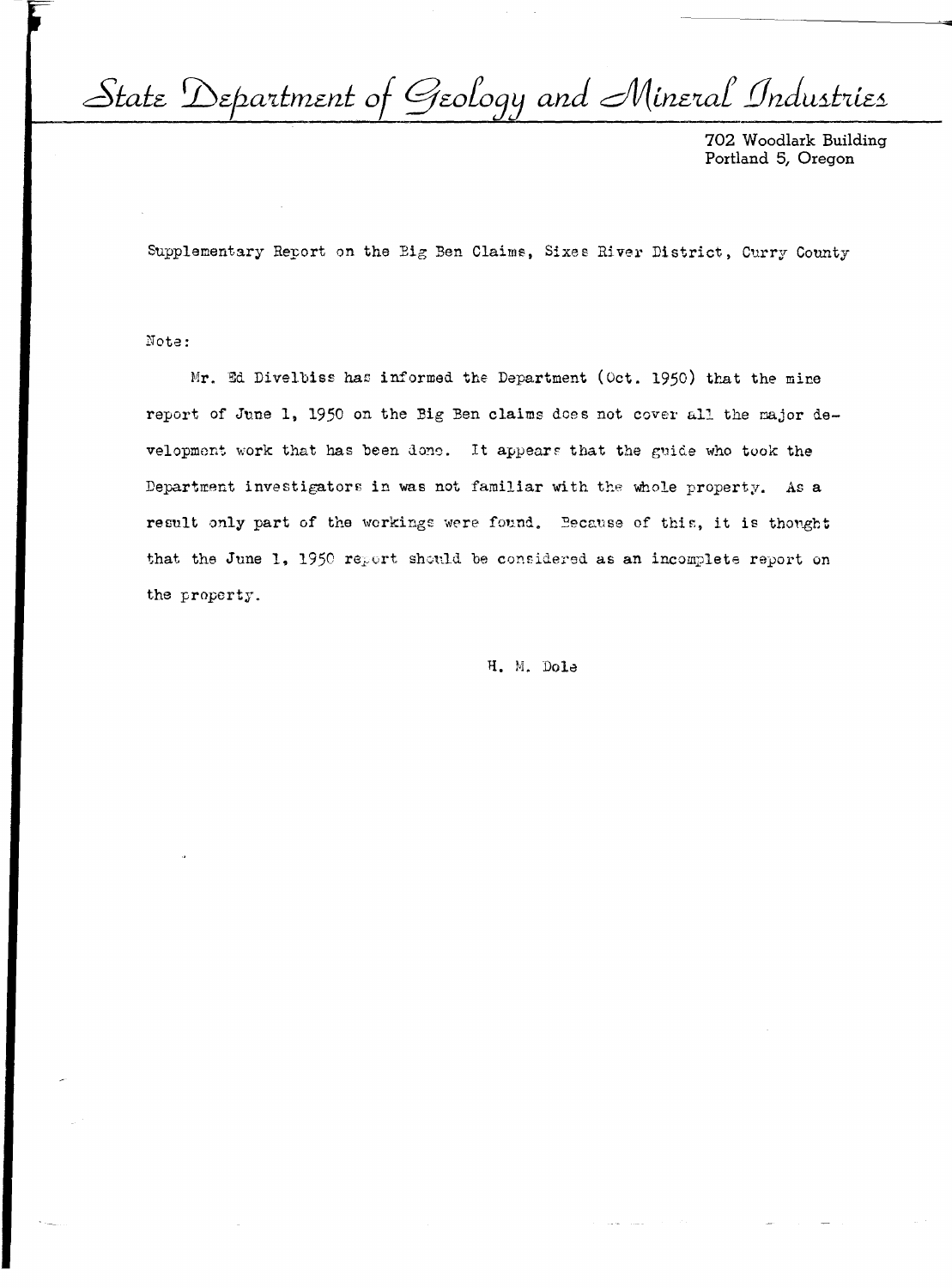CRIB MINERAL RESOURCES FILE 12 RECORD IDENTIFICATION RECORD NO............ NO61368 RECORD TYPE.......... XIM COUNTRY/ORGANIZATION. **USGS** DEPOSIT NO........... ODGMI 93-109 MAP CODE NO. DE REC.. REPORTER NAME ........................... JOHNSON, MAUREEN G. UPDATED......................... 81 02 BY............................. FERNS, MARK L. (BROOKS, HOWARD C.) NAME AND LOCATION DEPOSIT NAME................. BIG BEN SYNDNYM NAME................. RUSTY BUTTE, HARRISON MINING DISTRICT/AREA/SUBDIST. SIXES RIVER COUNTRY CODE................... US COUNTRY NAME: UNITED STATES  $28$ STATE CODE................ OR STATE NAME: OREGON COUNTY.................... CURRY DRAINAGE AREA............ 17100306 PACIFIC NORTHWEST PHYSIOGRAPHIC PROV........ 13 KLAMATH MOUNTAINS LAND CLASSIFICATION....... 41 QUAD SCALE QUAD NO OR NAME  $1: 62500$ POWERS LATITUDE LONGITUDE  $42 - 46 - 16N$  $124 - 12 - 14W$ UTM NORTHING UTM EASTING UTM ZONE ND<br>4735900.0 401500.0 +10 4735900.0 401500.0 **THP** ...... 325 RANGE..... 13W  $SECI10N...$  23 MERIDIAN. WILLAMETTE COMMODITY INFORMATION COMMODITIES PRESENT............. AU AG PB CU AS AS PRODUCER (PAST OR PRESENT): MAJOR PRODUCTS.. AJ